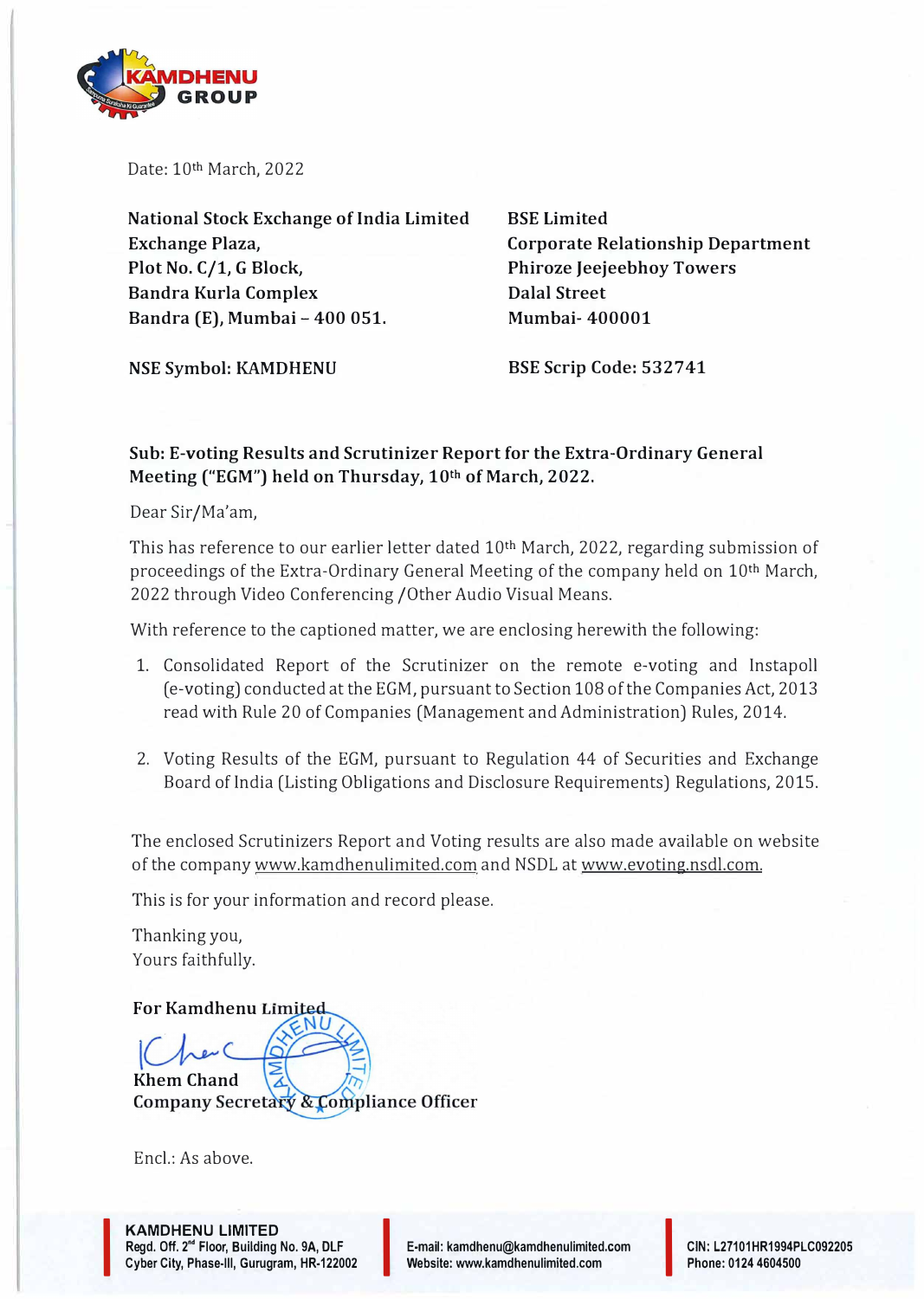

*COMPANY SECRETARIES* 

#### **Scrutinizer's Report on remote e-voting and e-voting at the Extra-Ordinary General Meeting of Kamdhenu Limited**

The Chairman Kamdhenu Limited 2nd Floor, Tower-A, Building No. 9 DLF Cyber City, Phase-III Gurugram, Haryana - 122002

Date of Meeting: March 10, 2022 Day of Meeting: Thursday Time of Meeting: 11:00 A.M.

Dear Sir,

I, Shashikant Tiwari, Partner of M/s. Chandrasekaran Associates, Company Secretaries having office at llF, Pocket IV, Mayur Vihar, Phase-I, New Delhi-110091, was appointed as Scrutinizer of M/s Kamdhenu Limited ("Company") for remote e-voting and e-voting (hereinafter referred to as the "electronic voting") at the Extra-Ordinary General Meeting ("the Meeting") convened through Video Conferencing ("VC") / Other Audio-Visual Means ("OAVM") in respect of the below mentioned resolution considered at the Meeting of the members of the Company as per notice dated February 02, 2022.

Pursuant to the General Circular No. 14/2020, 17/2020 and 20/2021 and 02/2021 dated April 8, 2020, April 13, 2020, December 08, 2021, and January 13, 2021 respectively, issued by the Ministry of Corporate Affairs (MCA) (hereinafter referred to as "relevant circulars"), and SEBI Circular No. SEBI/HO/CFD/CMDl/CIR/P/2020/79 dated May 12, 2020 and Circular No. SEBI/HO/CFD/CMD2/CIR/P/2021/ll dated January 15, 2021 (collectively referred to as 'SEBI Circular') (MCA Circulars and SEBI Circular collectively referred as 'Circulars') the Company has dispatched the Notice of the meeting only through e-mails. The Company has not dispatched the Notice of the meeting to those members whose e-mail IDs were not registered/ available with the Company However, the Company has given an additional option to such members to register their email ids with the Company, by giving newspaper advertisements dated February 10, 2022 in the Financial Express (English) (all editions) and Jansatta (Hindi) (New Delhi Edition). The Notice dated February 02, 2022 convening the meeting was sent to the members on February 09, 2022 in respect of the resolution proposed to be considered at the meeting held on March 10, 2022 and also given the newspaper advertisements dated February 10, 2022 in the Financial Express (English) (all editions) and Jansatta (Hindi) (New Delhi Edition) as per Rule 20 of the Companies (Management and Administration) Rules, 2014.

The Company has availed the electronic voting facility offered by National Securities Depository Limited ("NSDL") for conducting electronic voting by the members for the meeting of the Company.

The remote e-voting period commenced on Monday, March 07, 2022 at 9:00 a.m. (IST) and concluded on Wednesday, March 09, 2022 at 5:00 p.m. (IST) and the NSDL e-voting platform was blocked thereafter and then reopened during the meeting and kept opened during the meeting.

Further, the e-voting was announced for the members who attended the meeting but have not cast their vote through remote e-voting.

The Members of the Company as at the closure of business hours of March 03, 2022 ("Cut-Off date") were entitled to vote on the proposed resolution as set out in the Notice of the meeting, and their



Page 1 of 4

11-F, Pocket-IV, Mayur Vihar Phase-I, Delhi-110 091. Phone : 2271 0514, 2271 3708, E-mail : info@cacsindia.com, visit us at: www.cacsindia.com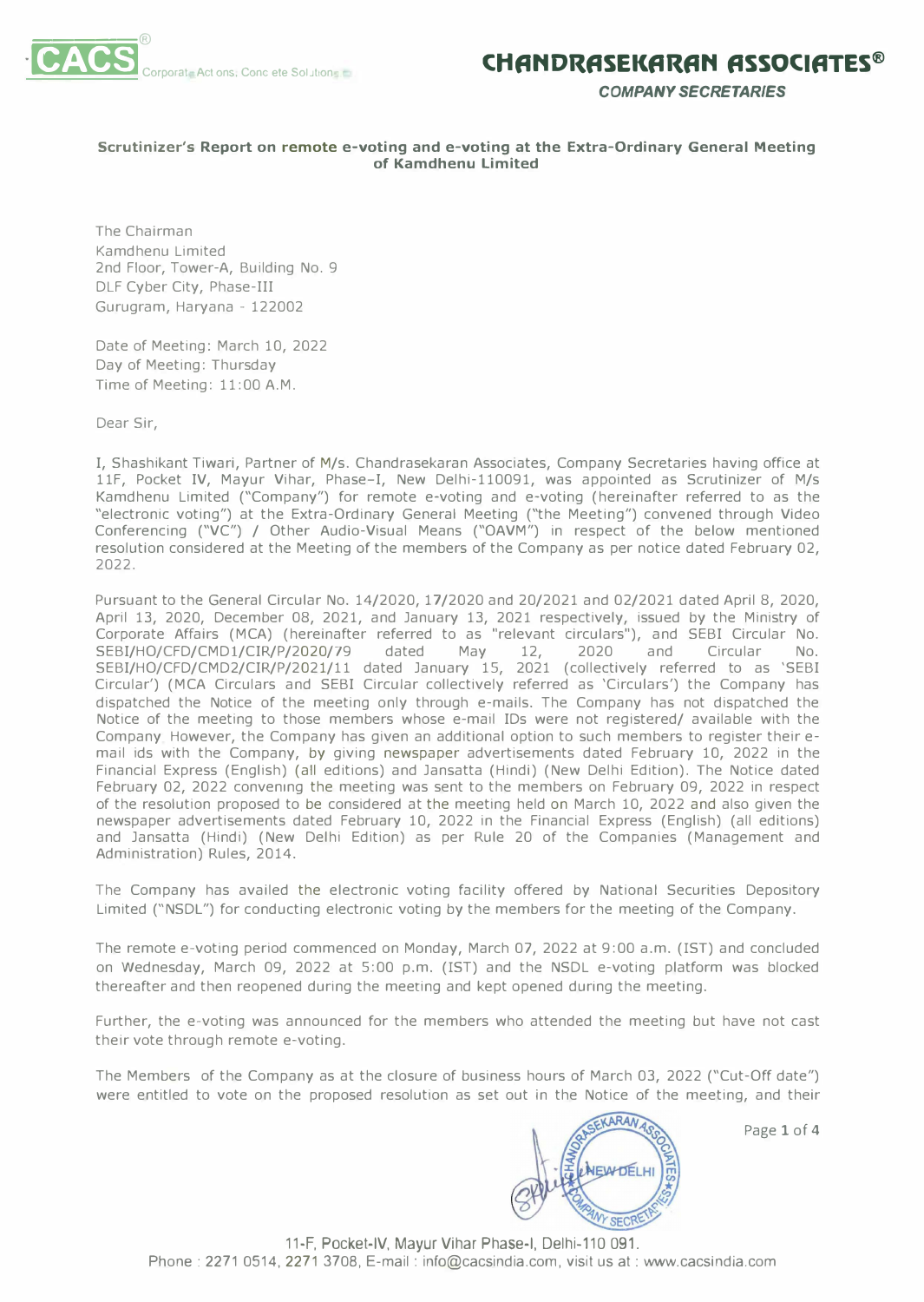# **CHfiNDRfiSEKfiRfiN ASSOCIATES Continuation ....................... .**

voting rights as on date has been reckoned with for the purpose of arriving at the result of the evoting for the meeting, and the company being limited by Shares, every member shall have one vote and their voting rights as on that date has been reckoned with for the purpose of arriving at the result of the electronic voting for the Meeting.

Subsequently, the remote e-voting was unblocked on 10.03.2022 around 11:53 A.M. in the presence of two witnesses; Mr Jatin Sharma R/o. House No 1005, Gandhi colony. NIT, Faridabad and Ms. Pooja R/o. RC 3, Sarojani Nagar, new Delhi 110023, who are not in the employment of the Company.

The votes cast through e-voting, which were incomplete, if any, have been treated as invalid.

The Management of the Company is responsible to ensure compliance with requirements of the Act and rules made there-under relating to electronic voting on the resolution contained in the Notice of the Meeting.

My responsibility as scrutinizer for electronic voting is restricted to making a scrutinizer report of the votes cast in favor or against the resolution.

Based on the data downloaded from the official website of NSDL i.e. evoting.nsdl.com for the electronic voting, we now submit our consolidated report thereon.

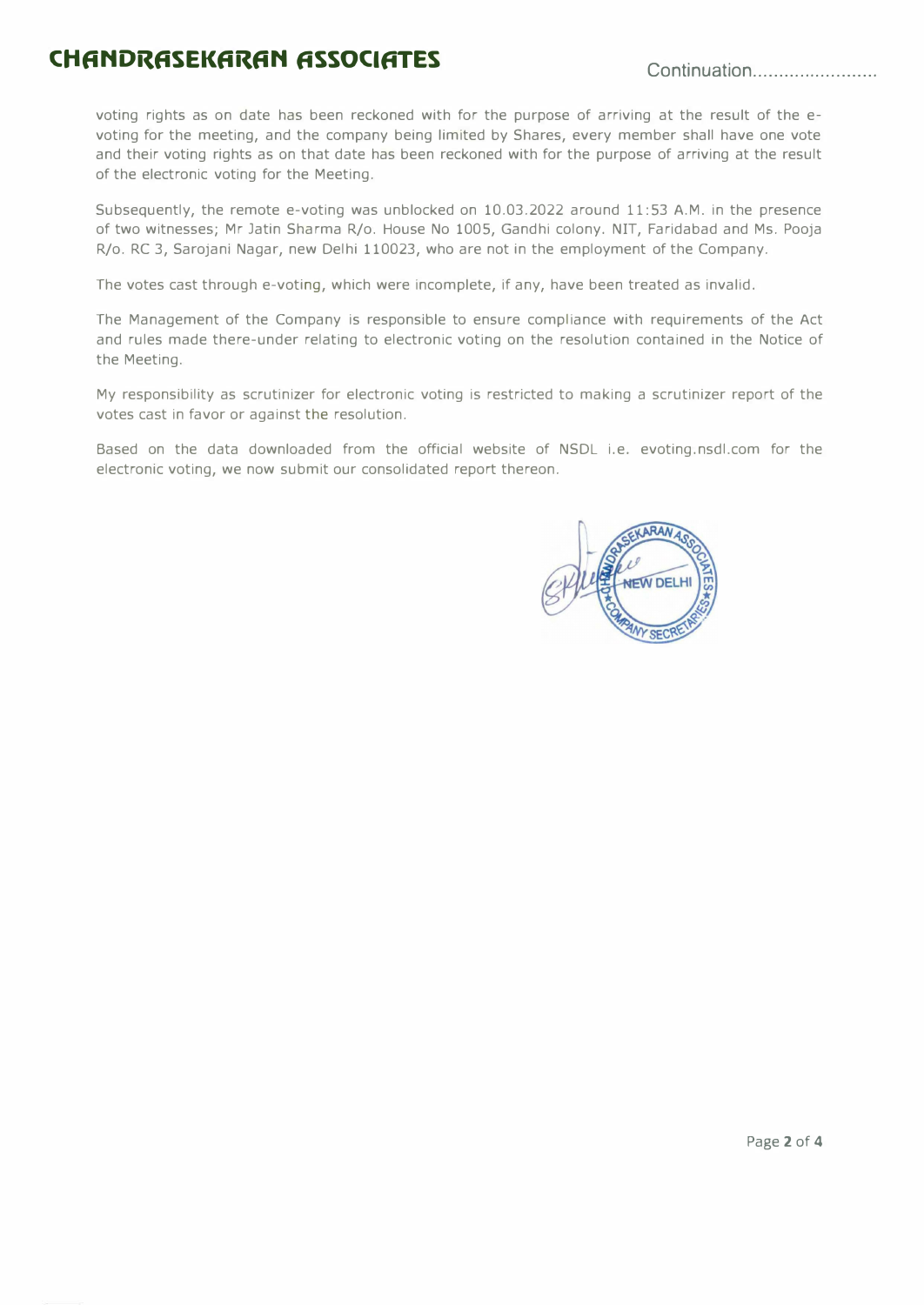## **· CHfiNDRfiSEl<fiRfiN fiSSOClfiTES** Continuation ....................... .

1. The result of the voting is as under:

#### **1. APPROVAL FOR INCREASE IN AUTHORISED SHARE CAPITAL OF THE COMPANY AND CONSEQUENTIAL AMENDMENT IN MEMORANDUM OF ASSOCIATION OF THE COMPANY: (As an Ordinary Resolution):**

|       |                                                     | <b>REMOTE E-VOTING</b>          |                                 | <b>E-VOTING</b>                 |                                    | <b>Total</b>                    |                              |
|-------|-----------------------------------------------------|---------------------------------|---------------------------------|---------------------------------|------------------------------------|---------------------------------|------------------------------|
|       | <b>Particulars</b>                                  | Number of<br>member(s)<br>voted | <b>Votes</b><br>held by<br>them | Number of<br>member(s)<br>voted | <b>Votes</b><br>held<br>by<br>them | Number of<br>member(s)<br>voted | <b>Votes held</b><br>by them |
|       | Number of<br>Members & vote<br>held by them         | 101                             | 17,832,847                      | 5                               | 111                                | 106                             | 17,832,958                   |
| Less: | Number of<br>Members &<br>Invalid/Rejected<br>Votes | $\Omega$                        | $\bigcap$                       | $\Omega$                        | $\bigcap$                          | $\bigcap$                       | $\bigcap$                    |
| Less: | Number of<br>Members & Votes<br>not exercised       | $\bigcap$                       | $\bigcap$                       | $\bigcap$                       | $\bigcap$                          | $\mathbf{0}$                    | $\bigcap$                    |
|       | No. of Valid<br><b>Votes Cast</b>                   | 101                             | 17,832,847                      | 5                               | 111                                | 106                             | 17,832,958                   |

|                    | <b>REMOTE E-VOTING</b>                         |                              | <b>E-VOTING</b>                                |                              | <b>TOTAL</b>                            |                              |                                                |
|--------------------|------------------------------------------------|------------------------------|------------------------------------------------|------------------------------|-----------------------------------------|------------------------------|------------------------------------------------|
| <b>Particulars</b> | <b>Number</b><br><b>of</b><br>members<br>voted | <b>Votes Cast</b><br>by them | <b>Number</b><br><b>of</b><br>members<br>voted | <b>Votes Cast</b><br>by them | <b>Number</b><br>of<br>members<br>voted | <b>Votes Cast</b><br>by them | % of total<br>number<br>of valid<br>votes cast |
| Favour             | 97                                             | 17,830,533                   | 5                                              | 111                          | 102                                     | 17,830,644                   | 99.987                                         |
| Against            | 4                                              | 2,314                        | $\bigcap$                                      | $\bigcap$                    | 4                                       | 2314                         | 0.013                                          |
| Total              | 101                                            | 17,832,847                   | 5                                              | 111                          | 106                                     | 17,832,958                   | 100.00                                         |

2. The Chairman or any other person authorised by him in writing may accordingly declare the result thereof.



Page 3 of 4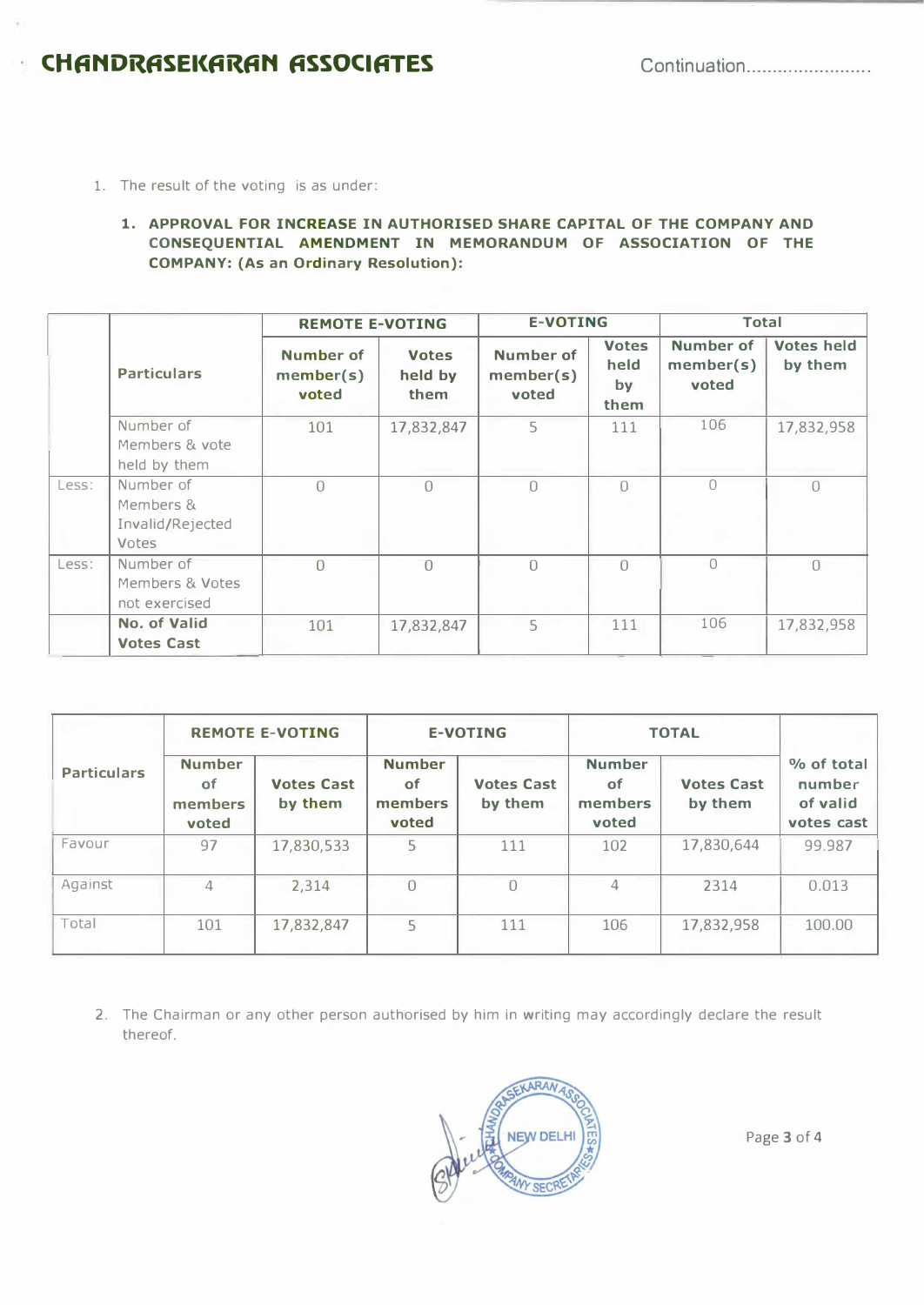## **· CHfiNDRfiSEKfiRfiN fiSSOClfiTES** Continuation ....................... .

3. Relevant records pertaining to the electronic voting shall remain in the safe custody of the Scrutinizer, until the Chairman signs the minutes of the Meeting and thereafter the same shall be handed over to the Company Secretary.

Thanking you, Yours faithfully,

#### **Chandrasekaran Associates**

Company Secretaries FRN: Pl 988DE002500 Peer **Peview** Certificate Next 1 1428/2021

<u>mii</u> **NEW DELHI Shashikant Tiwari**  Partner WY SECRE Membership No.: A28994 CP No.: 13050 UDIN: A028994C002871757

Place: Delhi<br>Date:10.03.2022

EN<sub>I</sub> GURGAON **Khem Chand** 

### Company Secretary & Compliance Officer

(Counter-signed by the chairman of the Company or any other person Authorised by him in writing)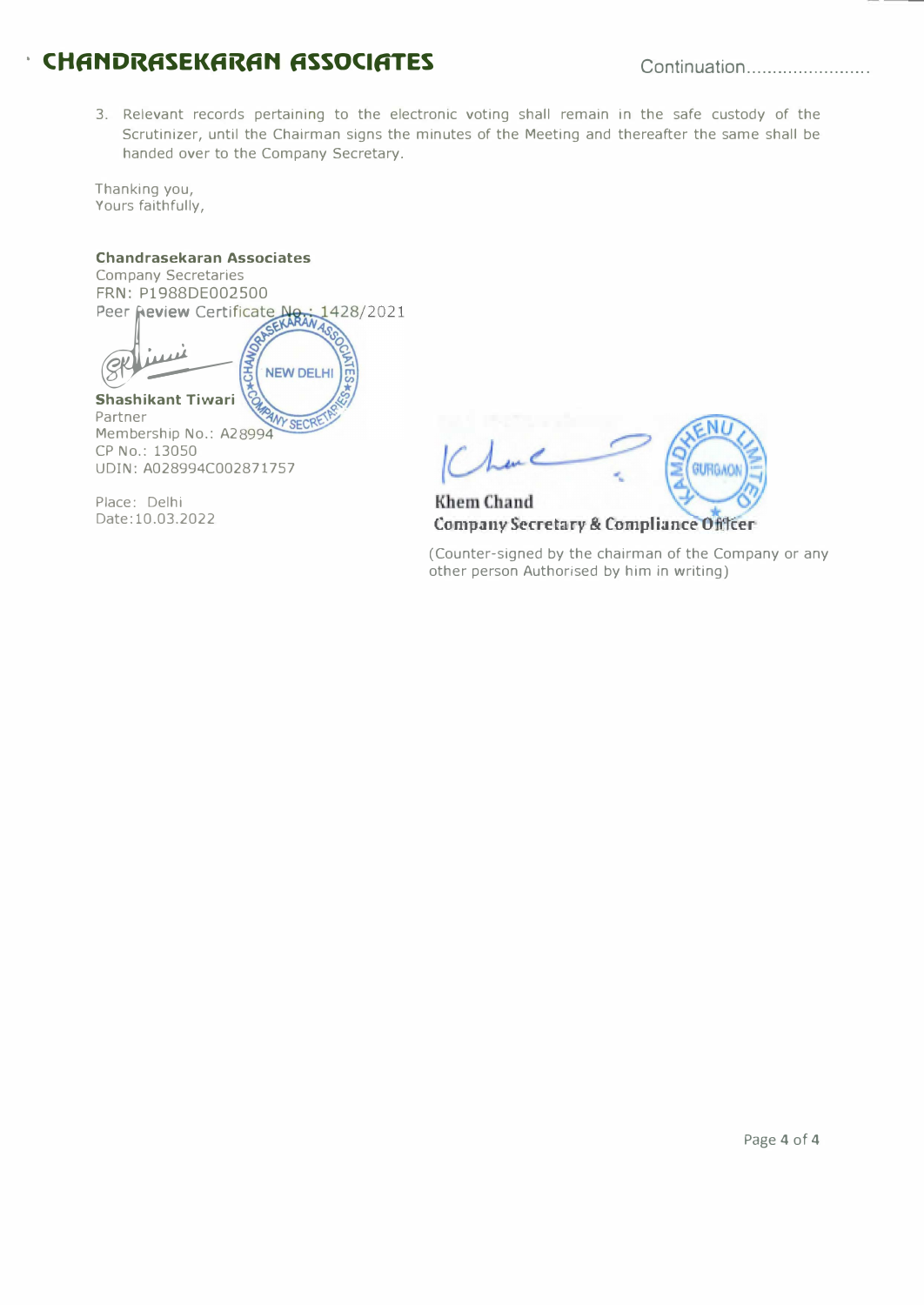| <b>Voting results</b>                                                        |            |  |  |  |  |  |
|------------------------------------------------------------------------------|------------|--|--|--|--|--|
| Record date                                                                  | 03-03-2022 |  |  |  |  |  |
| Total number of shareholders on record date                                  | 14373      |  |  |  |  |  |
| No. of shareholders present in the meeting either in person or through proxy |            |  |  |  |  |  |
| a) Promoters and Promoter group                                              | $\Omega$   |  |  |  |  |  |
| b) Public                                                                    | $\Omega$   |  |  |  |  |  |
| No. of shareholders attended the meeting through video conferencing          |            |  |  |  |  |  |
| a) Promoters and Promoter group                                              | 20         |  |  |  |  |  |
| b) Public                                                                    | 44         |  |  |  |  |  |
| No. of resolution passed in the meeting                                      |            |  |  |  |  |  |
| Disclosure of notes on voting results                                        |            |  |  |  |  |  |

Ġ

For Kamdhenu Limited For Kamdhenu Limited<br>
Company Secretary & Compliance Officer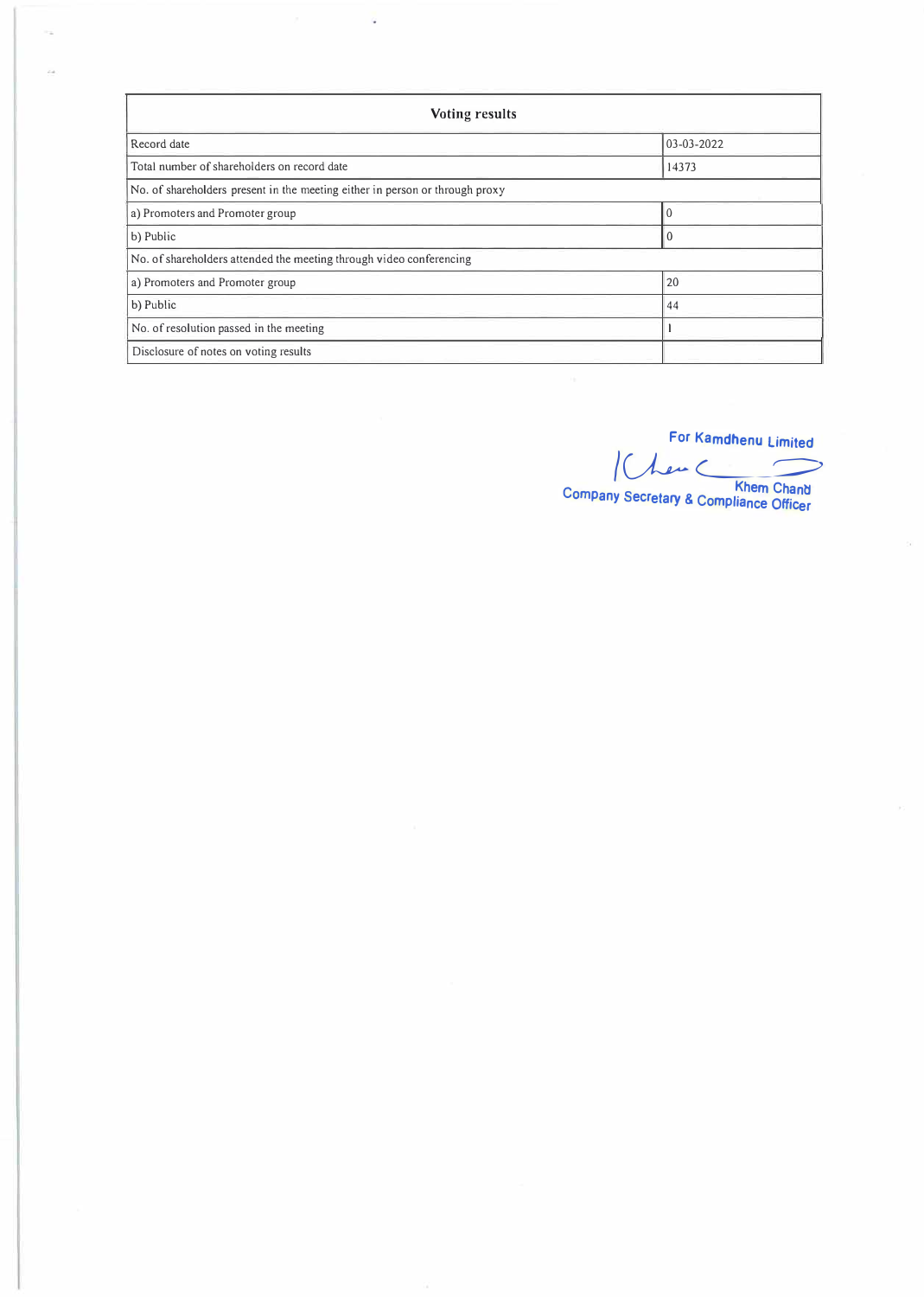| Resolution(1)                                                               |                                           |                          |                                                                                                                                                |                                               |                                  |                                |                                            |                                          |
|-----------------------------------------------------------------------------|-------------------------------------------|--------------------------|------------------------------------------------------------------------------------------------------------------------------------------------|-----------------------------------------------|----------------------------------|--------------------------------|--------------------------------------------|------------------------------------------|
| Resolution required: (Ordinary / Special)                                   |                                           |                          | Ordinary                                                                                                                                       |                                               |                                  |                                |                                            |                                          |
| Whether promoter/promoter group are interested<br>in the agenda/resolution? |                                           |                          | No                                                                                                                                             |                                               |                                  |                                |                                            |                                          |
| Description of resolution considered                                        |                                           |                          | APPROVAL FOR INCREASE IN AUTHORISED SHARE CAPITAL OF THE<br>COMPANY AND CONSEQUENTIAL AMENDMENT IN MEMORANDUM OF<br>ASSOCIATION OF THE COMPANY |                                               |                                  |                                |                                            |                                          |
| Category                                                                    | Mode of<br>voting                         | No. of<br>shares<br>held | No. of<br>votes<br>polled                                                                                                                      | % of Votes polled<br>on outstanding<br>shares | No. of<br>$votes - in$<br>favour | No. of<br>$votes -$<br>against | % of votes in<br>favour on votes<br>polled | % of Votes<br>against on votes<br>polled |
|                                                                             |                                           | (1)                      | (2)                                                                                                                                            | $(3)=[(2)/(1)]*100$                           | (4)                              | (5)                            | $(6)=[(4)/(2)]*100$                        | $(7)=[(5)/(2)]*100$                      |
|                                                                             | E-Voting                                  |                          | 17315887                                                                                                                                       | 100                                           | 17315887                         | $\mathbf{0}$                   | 100                                        | $\mathbf 0$                              |
| Promoter                                                                    | Poll                                      |                          | $\Omega$                                                                                                                                       | $\overline{0}$                                | $\mathbf{0}$                     | $\mathbf{0}$                   | $\overline{0}$                             | $\mathbf{0}$                             |
| and<br>Promoter<br>Group                                                    | Postal<br>Ballot (if<br>applicable)       | 17315887                 | 0                                                                                                                                              | $\mathbf 0$                                   | $\mathbf{0}$                     | $\mathbf{0}$                   | $\mathbf{0}$                               | $\mathbf{0}$                             |
|                                                                             | Total                                     | 17315887                 | 17315887                                                                                                                                       | 100                                           | 17315887                         | $\mathbf{0}$                   | 100                                        | $\mathbf{0}$                             |
|                                                                             | E-Voting                                  | 178435                   | 138151                                                                                                                                         | 77.4237                                       | 138151                           | $\mathbf{0}$                   | 100                                        | $\mathbf{0}$                             |
|                                                                             | Poll                                      |                          | $\mathbf{0}$                                                                                                                                   | $\mathbf{0}$                                  | $\overline{0}$                   | $\mathbf{0}$                   | $\mathbf 0$                                | $\mathbf{0}$                             |
| Public-<br>Institutions                                                     | Postal<br>Ballot (if<br>applicable)       |                          | $\mathbf 0$                                                                                                                                    | $\mathbf{0}$                                  | 0                                | $\mathbf{0}$                   | $\mathbf{0}$                               | $\mathbf{0}$                             |
|                                                                             | Total                                     | 178435                   | 138151                                                                                                                                         | 77.4237                                       | 138151                           | $\mathbf{0}$                   | 100                                        | $\overline{0}$                           |
|                                                                             | E-Voting                                  |                          | 378809                                                                                                                                         | 4.0123                                        | 376495                           | 2314                           | 99.3891                                    | 0.6109                                   |
| Public-Non<br>Institutions                                                  | Poll                                      | 9441178                  | 111                                                                                                                                            | 0.0012                                        | 111                              | $\mathbf 0$                    | 100                                        | $\overline{0}$                           |
|                                                                             | Postal<br>Ballot (if<br>applicable)       |                          | $\mathbf{0}$                                                                                                                                   | $\mathbf 0$                                   | $\overline{0}$                   | $\mathbf{0}$                   | $\mathbf{0}$                               | 0                                        |
|                                                                             | Total                                     | 9441178                  | 378920                                                                                                                                         | 4.0135                                        | 376606                           | 2314                           | 99.3893                                    | 0.6107                                   |
|                                                                             | Total                                     | 26935500                 | 17832958                                                                                                                                       | 66.2062                                       | 17830644                         | 2314                           | 99.987                                     | 0.013                                    |
|                                                                             | Yes<br>Whether resolution is Pass or Not. |                          |                                                                                                                                                |                                               |                                  |                                |                                            |                                          |
| Disclosure of notes on resolution                                           |                                           |                          |                                                                                                                                                |                                               |                                  |                                |                                            |                                          |

**· For Kamdhenu�<sup>d</sup>** Khem Chand

**Company Secretary & Compliance Officer**